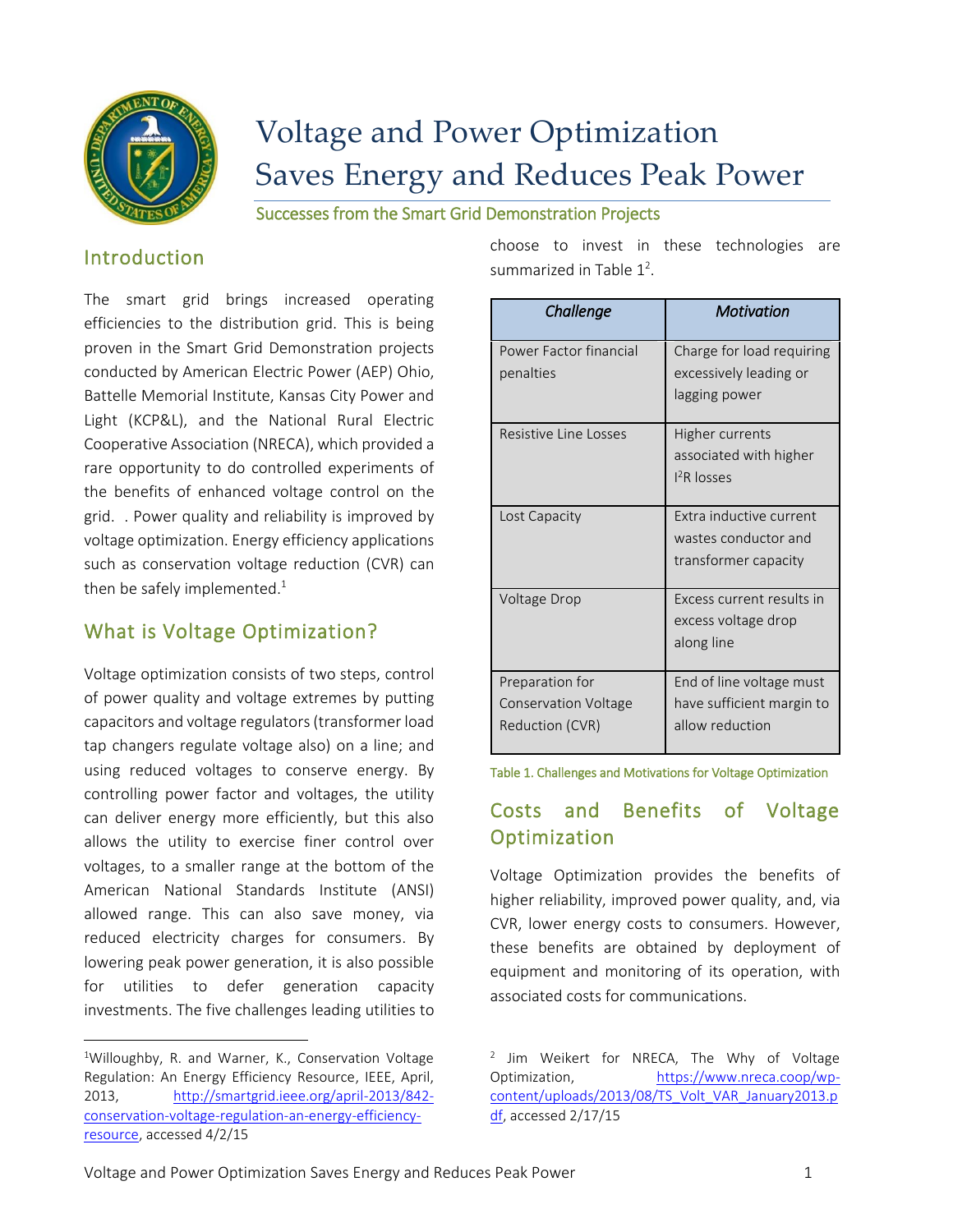AEP Ohio describes the energy efficiency methods and benefits of their Volt-Var management technology in the following passage, describing the subset of CVR in particular:

Applying technology on our distribution system through monitoring and controlling voltage reduces the amount of energy that must be produced and delivered to customers to meet demand. Known as Volt Var Optimization (VVO), this technology has proven its technical viability and energy efficiency potential. Typically, customers receive electricity at a voltage between 114 and 126 volts. Using the full range of voltage is common practice in our industry. *Studies and recent experience are showing that optimizing voltage – delivering voltages that more closely match the voltage level customers' equipment was designed for – benefits customers and the grid*. Customers continue to receive the electricity they need while reducing their demand from the grid and lowering their consumption. This contributes to energy efficiency at the customer's location and makes for more efficient use of the distribution system (emphasis added). 3

A typical conservative, simple, estimate of investment payback is five years, given an investment of \$20,000 on a feeder and savings of \$4,000 a year. Jim Weikert of NRECA says "Regardless of the motivation, the programs outlined here often justify themselves financially, having a relatively short payback period. The equipment cost can range from \$5,000 to \$20,000 per feeder and savings in the range of \$3,000 to \$5,000 per year. Together, these programs can be referred to as integrated Volt/VAR control (IVVC).<sup>4</sup>"

#### Project Scopes

The project funding and regional characteristics are listed below:

AEP Ohio's first phase of its gridSMART® demonstration project deployed a comprehensive suite of innovative smart grid technologies on 70 circuits serving 132,000 customers in Central Ohio. The project was awarded \$75 million in American Recovery and Reinvestment Act funds, for a total project value of \$150 million, with cost recovery support from the Public Utilities Commission of Ohio and in-kind vendor contributions.

Battelle led 11 regional utilities, six technology partners and two universities under one smart grid project called the Pacific Northwest Smart Grid [Demonstration Project.](http://www.pnwsmartgrid.org/about.asp) The project was awarded \$89 million in American Recovery and Reinvestment Act funds, for a total project value of \$178 million, and impacts 60,000 customers.

NRECA's Enhanced Demand and Distribution Management regional [demonstration project](https://www.smartgrid.gov/project/national_rural_electric_cooperative_association_enhanced_demand_and_distribution_management) involved 23 co-ops in 12 states. Its reach is broad, with 34 million customers and a territory covering 70 percent of the landmass of the United States and managing 50 percent of distribution lines. The project was awarded \$34 million in American Recovery and Reinvestment Act funds, for a total project value of \$68 million.

KCP&L's \$50 million project was funded with nearly \$24 million in American Recovery and Reinvestment Act funds to demonstrate, test, and assess the feasibility of integrating new and existing technologies in an end-to-end smart grid serving 13,427 customers. KCP&L deployed smart grid technologies across a 5-square-mile area of Kansas

<sup>3</sup> AEP Ohio, Smart Grid,

l

[https://www.aep.com/about/IssuesAndPositions/Distri](https://www.aep.com/about/IssuesAndPositions/Distribution/SmartGrid/) [bution/SmartGrid/,](https://www.aep.com/about/IssuesAndPositions/Distribution/SmartGrid/) accessed 2/17/15

<sup>&</sup>lt;sup>4</sup> Jim Weikert for NRECA, The Why of Voltage Optimization, [https://www.nreca.coop/wp](https://www.nreca.coop/wp-content/uploads/2013/08/TS_Volt_VAR_January2013.pdf)[content/uploads/2013/08/TS\\_Volt\\_VAR\\_January2013.p](https://www.nreca.coop/wp-content/uploads/2013/08/TS_Volt_VAR_January2013.pdf) [df,](https://www.nreca.coop/wp-content/uploads/2013/08/TS_Volt_VAR_January2013.pdf) accessed 4/14/15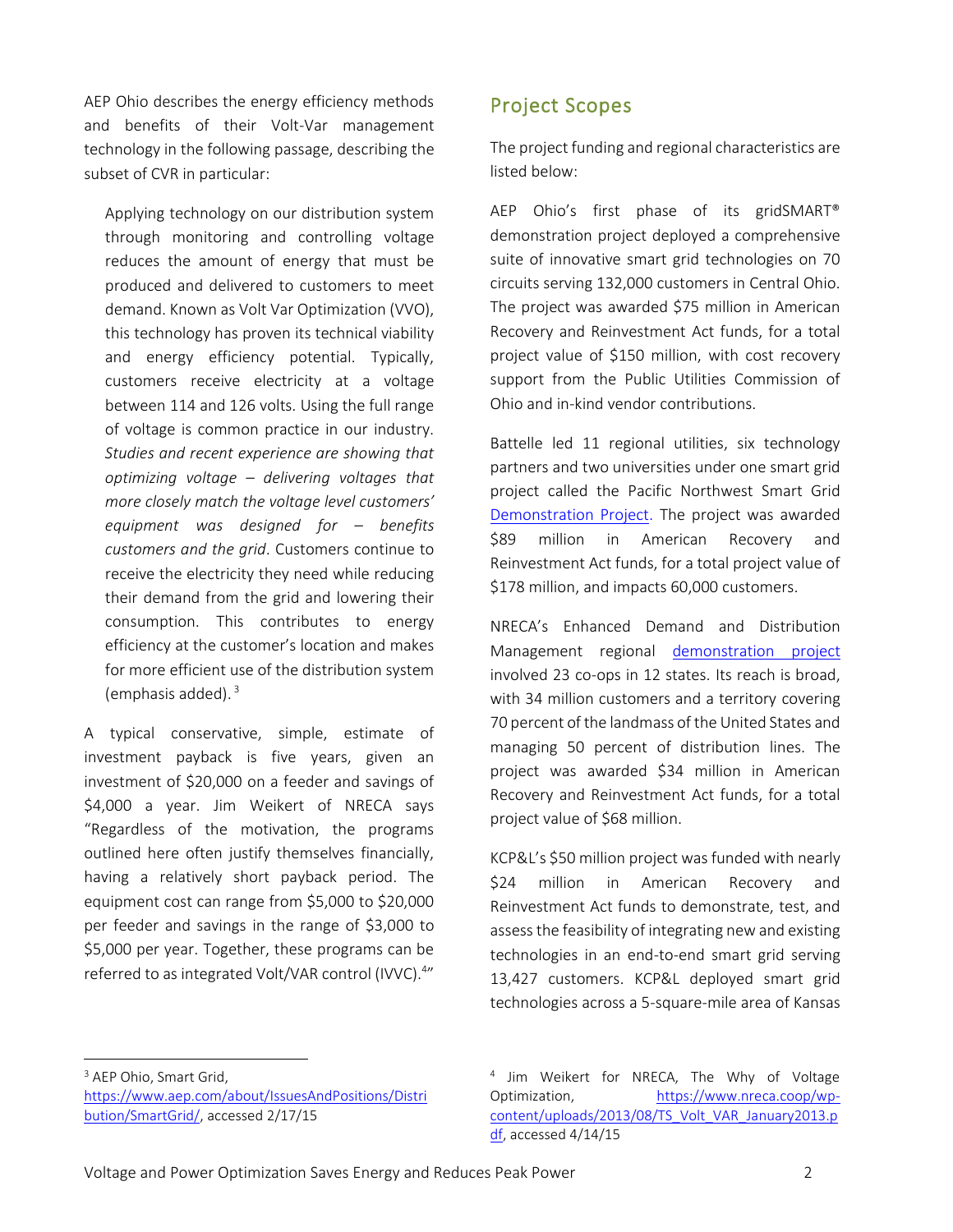City, Missouri in its Green Impact Zone SmartGrid [Demonstration.](http://www.kcplsmartgrid.com/)

#### Controlling Power Quality

Utilities control voltage magnitude and the angle between the apparent and real power. Volt-VAR control (VVC) is a fundamental operating requirement of all electric distribution systems. The prime purpose of VVC is to maintain acceptable voltage at all points along the distribution feeder under all loading conditions.

VVC is achieved by employing voltage regulators (Vregs) or transformers with load tap changers (LTCs) that automatically raise or lower the voltage in response to changes in load and capacitor banks to supply some of the reactive power that would otherwise be drawn from the supply substations. A more detailed description of the distribution system and its control via voltage and reactive power management describes utility approaches to

and experiences from the DOE Smart Grid Investment Grant projects<sup>5</sup>.

## Conserving Energy with Conservation Voltage Reduction

To save energy, CVR lowers voltages on distribution circuits while keeping every end customer supplied with adequate power. This requires specialized smart grid equipment to implement CVR systemwide. "You better make sure you have at least the voltage sensors or smart metering in place so you know what's happening across the whole circuit, not just at the substation," Douglas Dorr of EPRI stated in a report<sup>6</sup> on big data and the grid. With sufficient control of voltage, power quality can be maintained to customer loads, for instance, with a voltage regulator as Figure 1 indicates (apparently at position 17 along the x-axis).

According to Mr. Dorr, typical energy savings are 2- 3 percent of the typical energy that circuit uses.

*Figure1.* Line voltage profile for Gahanna 13 kV line in the AEP Ohio territory, showing profiles with (blue) and without (red) VVO, including the conservation voltage reduction feature. The vertical axis is in units of Volts, whereas the horizontal axis marks distance in arbitrary units. *Image courtesy of AEP Ohio.* 125 124 123



Possible benefits include taking inefficient generating plants offline during nonemergency conditions. According to Mr. Dorr, it takes "a lot of analytics to cost-justify [conservation voltage reduction] for the entire system."

Energy savings are also dependent on the profile of devices on the system. CVR can lower losses in lines, transformers, and consumer end-use devices. A byproduct of the VVO/CVR is better power factors leading

 $\overline{\phantom{a}}$ 

[http://www.greentechmedia.com/articles/read/Big-](http://www.greentechmedia.com/articles/read/Big-Datas-5-Big-Steps-to-Smart-Grid-Growth-in-2014)[Datas-5-Big-Steps-to-Smart-Grid-Growth-in-2014,](http://www.greentechmedia.com/articles/read/Big-Datas-5-Big-Steps-to-Smart-Grid-Growth-in-2014) written by Jeff St. John of GreenTechMedia

Voltage and Reactive Power Management, https://www.smartgrid.gov/files/VVO\_Report\_- \_Final.pdf, accessed 6/2/15

<sup>6</sup> Douglas Dorr of EPRI, quoted in Big Data on the Smart Grid: 2013 in Review and 2014 Outlook,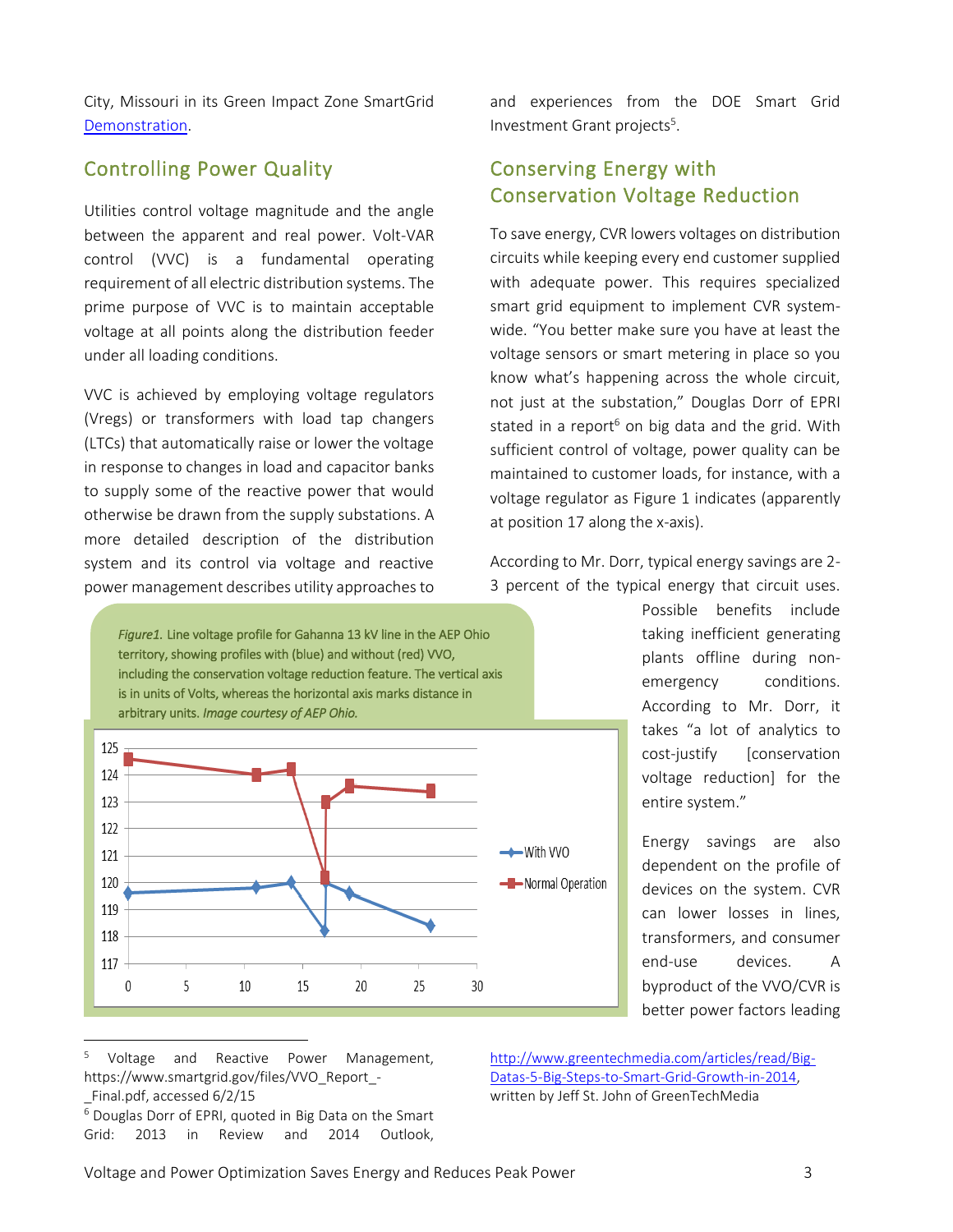to more real power throughput<sup>7</sup>. Once this power quality is achieved, characteristics of the individual devices determine energy and power savings.

Resistive devices such as incandescent light bulbs use less power at a lower voltage, therefore using less energy over time. Other resistive devices such as toasters, water heaters, electric baseboard and space heaters are thermostatically controlled. If the voltage is reduced, they must run longer to produce the same amount of

thermal energy as the higher voltage case. That is, for example, a water heater would take longer to heat the water to a desired temperature. Although total energy use remains the same, by extending the time period over which energy is delivered, peak power is reduced, which can lead to system benefits.

#### CVR Results

 $\overline{a}$ 

Three of these four projects reported quantitative results from CVR testing. AEP Ohio, testing on 11 circuits, demonstrated that 2-4% in both energy (kWh consumed) and demand reduction (power, in kW) is achievable (for example, see Figure 2), and

|  |  |  | Table 2. Demand and Energy Reduction Results for Utilities in |  |  |  |
|--|--|--|---------------------------------------------------------------|--|--|--|
|  |  |  | SGDP testing CVR. *based on sampling **modeled                |  |  |  |

| <b>Reduction</b> | <b>Utility</b>  | Voltage reduction Energy reduction |            |
|------------------|-----------------|------------------------------------|------------|
|                  | AEP             | $*3-5%$                            | 2.90%      |
| Energy           | <b>Battelle</b> | **3-4%                             | 2.50%      |
|                  | KCP&L           | 2.05%                              | 1.63%      |
|                  |                 |                                    |            |
| Reduction        | <b>Utility</b>  | Voltage reduction Power reduction  |            |
|                  | AFP             | $*3-4%$                            | $2 - 3%$   |
| Peak Demand      | <b>Battelle</b> | $**3%$                             | ** $1.8\%$ |

*Figure 2.* As this graph from AEP's Technical Performance Report shows, turning volt VAR control on (represented by the orange line) produced lower average loads than when volt VAR control was turned off (represented by the blue line). *Image courtesy of AEP Ohio.*



the results of testing showed "VVO provided an average of approximately 3 percent reduction in residential load for consumers with AMI meters."

AEP Ohio also determined that the peak load was reduced 3 percent. All results were the same whether the load was measured at the voltage regulator or at the customer's smart meter and did not differ from early results from the test. Table 2 shows the circuit level results for the three demonstrations, compared with the projections. KCP&L did a detailed study with a conservative 2.05% drop in voltage, yielding 1.63% decreases in energy use. KCP&L also studied peak energy use reduction, achieving 1.13% energy use reduction from a reduction of voltage of an average of 1.64% over numerous peak days. The team found CVR to be less effective on high peak load days. This is consistent with the idea that all assets need to be maximally utilized during system emergencies. An implication of this is that CVR can be used to defer some future capacity investments but not emergency (highest priced) standby generation.

1028/Session 2 Conservation and Optimization via [Volt-Var\\_Control.pdf,](http://mydocs.epri.com/docs/PublicMeetingMaterials/1028/Session_2_Conservation_and_Optimization_via_Volt-Var_Control.pdf) accessed 4/2/15

Voltage and Power Optimization Saves Energy and Reduces Peak Power 4

<sup>&</sup>lt;sup>7</sup>EPRI, Conservation and Optimization Via Volt/Var Control,

[http://mydocs.epri.com/docs/PublicMeetingMaterials/](http://mydocs.epri.com/docs/PublicMeetingMaterials/1028/Session_2_Conservation_and_Optimization_via_Volt-Var_Control.pdf)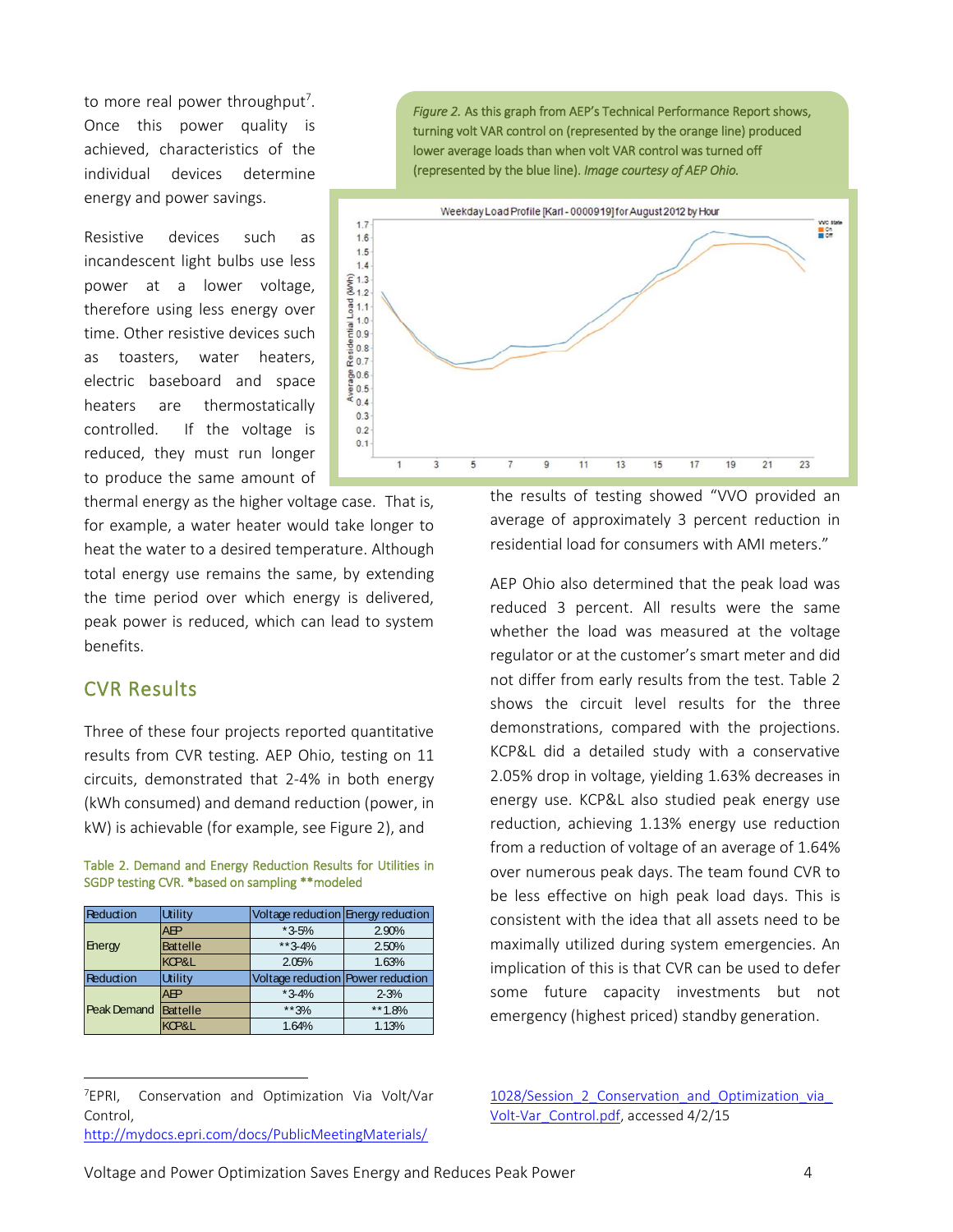For AEP, voltage reduction was inferred from sample plots on particular feeders, and is therefore indicated as "sampled" and for Battelle, the following assumptions were used to develop "modeled" results:

- For energy reduction, a reduction of 0.8% in energy use is caused by each percent reduction in voltage, (see KCP&L results, which are consistent with this assumption).
- For power reduction, a reduction of 0.6% in power is caused by each percent reduction in voltage (this is 0.1% more conservative than the KCP&L results)
- Voltage reduction in peak demand situations is about 80% of voltage reduction for energy reduction applications.

In particular, AEP Ohio's demonstration did not show any deferred capacity investments, nor was there any measurable effect on equipment reliability and maintenance. Power quality was high with or without VVO, at 0.978, but with VVO on, the power factor tended towards lagging. Lagging power factor means that the current peaks after the voltage in time. Inductors are said to be lagging devices and consume reactive power and capacitors are said to be leading devices and generate reactive power<sup>8</sup>. Capacitors on the line can restore power quality to near 1.0, correcting for lagging power.

Battelle's initial work with CVR showed consistent voltage reductions and energy savings. The results show slightly smaller energy savings than expectations of 2-3% based on previous pilot efforts. The best results were obtained when voltages were measured through AMI at customer sites, not just at the voltage regulators.

#### Next Steps

The utilities are already planning the next steps. The AEP Ohio gridSMART® program was successful and is already being replicated as a Phase 2 deployment:

AEP's deployment of VVO began in AEP Ohio as part of the gridSMART® Demonstration Project and has since expanded to Indiana Michigan Power, Kentucky Power and Public Service Company of Oklahoma. The Indiana Utility Regulatory Commission and Michigan Public Service Commission have each ruled that VVO can be recognized as an energy efficiency program in their respective states. AEP's operating companies will be selectively reviewing options for deploying this technology where conditions are favorable.<sup>9</sup>

Under the American Recovery and Reinvestment Act of 2009, the U.S. Department of Energy and the electricity industry have jointly invested over \$1.5 billion in 32 cost-shared Smart Grid Demonstration Program projects to modernize the electric grid, strengthen cybersecurity, demonstrate energy storage, improve interoperability, and collect an unprecedented level of data on smart transmission, distribution operations and customer behavior.

<sup>8</sup> Taggart, David F., Voltage Stability and Reactive Power in the PV Industry,

[http://www.slideshare.net/lightspeed65/voltage](http://www.slideshare.net/lightspeed65/voltage-stability-and-reactive-power-in-the-pv-industry)[stability-and-reactive-power-in-the-pv-industry,](http://www.slideshare.net/lightspeed65/voltage-stability-and-reactive-power-in-the-pv-industry) accessed 6/1/15

 $\overline{\phantom{a}}$ 

<sup>9</sup> AEP Ohio, Smart Grid, [https://www.aep.com/about/IssuesAndPositions/Distri](https://www.aep.com/about/IssuesAndPositions/Distribution/SmartGrid/) [bution/SmartGrid/,](https://www.aep.com/about/IssuesAndPositions/Distribution/SmartGrid/) accessed 2/17/15